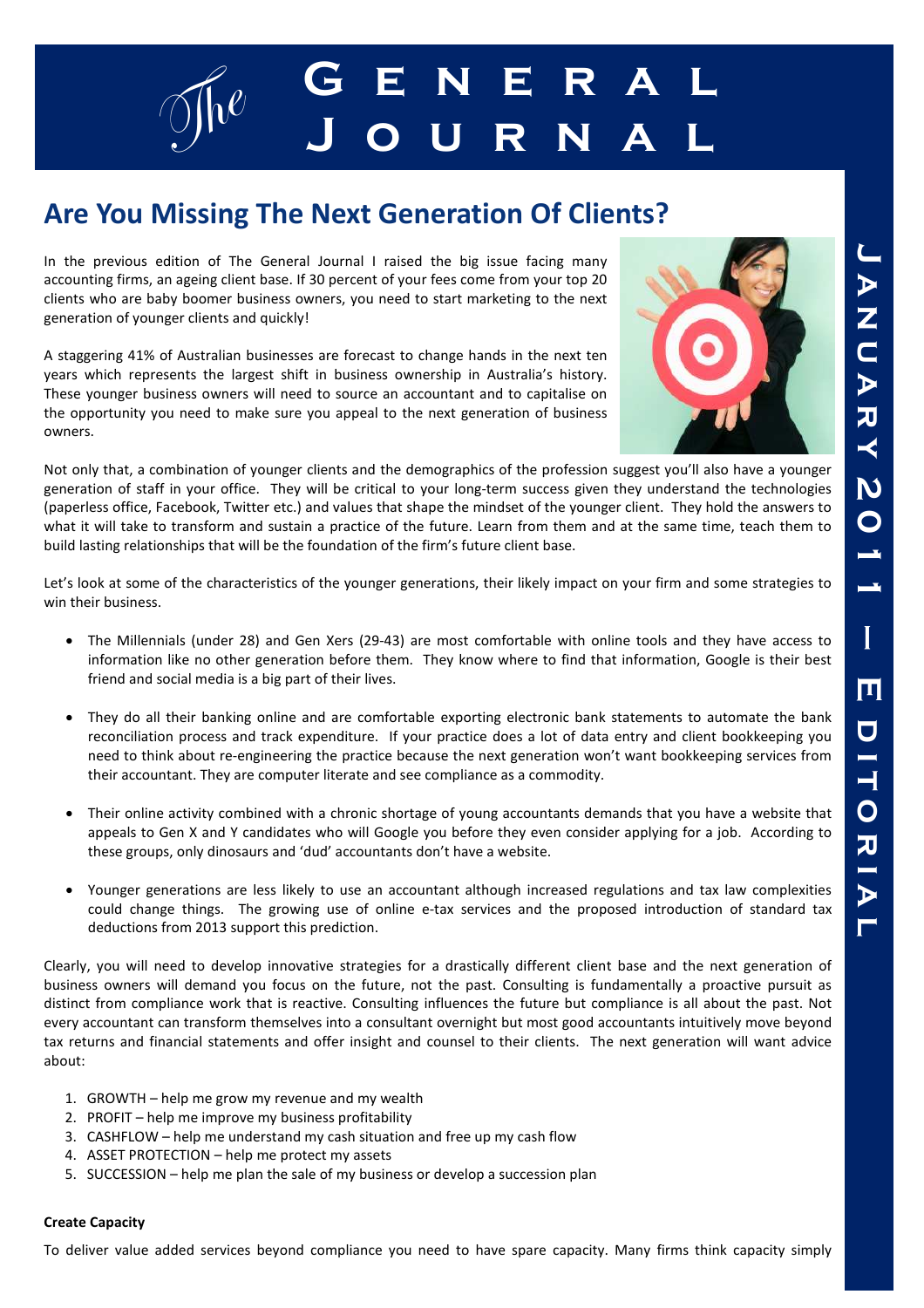

# **Are You Missing The Next Generation Of Clients? (continued)**

comes from external sources such as employing more staff, however, it starts internally by becoming more efficient. Improving the quality of client records will reduce the time you spend on each and every compliance job, reduce turnaround times and eliminate write offs. Most importantly, up to date financial data lets you make informed business decisions so you can focus on value added, business development work that gives clients a reason to provide you with a referral.

The objective is to run out of compliance work so you have the capacity to deliver value added business advisory services and promote your range of additional financial services. Providing awesome service keeps the referral pipeline flowing but a word of caution, you need to be selective about the type of client you are targeting. Winning new, poor quality clients who bring computerised shoeboxes to your table will make you and your team very busy, but it probably won't translate into profits. These type of clients soak up valuable staff resources and capacity which limits the delivery of what clients really want strategic planning and business advisory services.

When I ask Partners and Principals what percentage of their clients they (a) love, (b) tolerate or (c) hate, I generally find about 20 percent fall into the "hate" category. This is a staggering statistic that means on average, one day a week they are servicing clients they dislike! The solution is to grade your clients and fire the C and D graders. It just sounds so logical yet many accountants are reluctant to 'fire' clients because they are petrified of losing revenue and lack the confidence to replace the lost fees. This is particularly the case with smaller firms who perceive a reduction in gross fees also means a reduction in the value of the practice based on the 'cents in the dollar' valuation method. They tolerate 'computerised shoebox' records, accept write offs, discount and under cut the competition to win compliance work. Finally, they hope clients will refer their colleagues but 'hope' is generally not an effective marketing strategy.

If you're planning to ramp up your marketing efforts in a bid to win a consistent flow of new clients you need to create capacity to service them and satisfy your existing clients at the same time. In the current 'green' era, we know that one person's waste might be another person's raw material, so transitioning clients that don't fit your practice will help create some capacity so you can target new business. In the process you have a much greater chance of replacing the clients you 'hate' with clients you enjoy working with. You'll also end up building a better, more valuable client base.

#### **Getting Started**

You need to be more than just the annual bean-counter because clients primarily want to grow their business and their wealth. This could mean sitting down with them and planning their business cash flow, discussing negative gearing or developing a game plan to improve their financial position. Help them build a better business and in the process you'll develop a more profitable, valuable and rewarding accounting practice.

The next generation of business owners will be more demanding and you'll need to adapt to their online habits. If you are looking to develop a marketing plan, re-engineer the practice, create some capacity or transition to consulting we are only a phone call away.





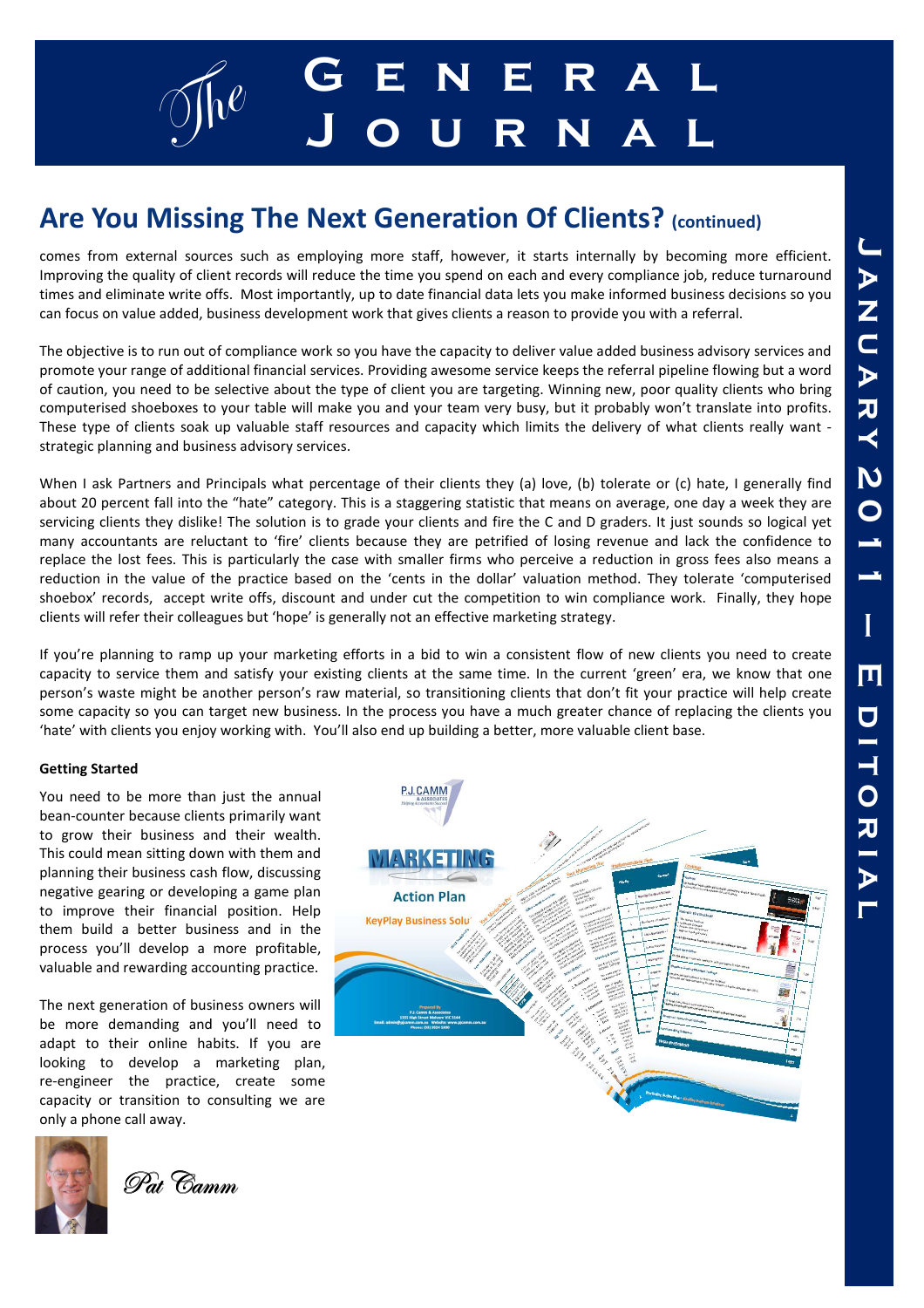# g $\int_{0}^{\infty}$  **G** E N E R A L **J o u r n a l**

### **Websites - Why Is It So?**



The latest ABS statistics claim 81.3% of businesses in Australia have internet access yet less than 30% of accounting firms in Victoria have a website. This prompts the question made famous by the late Professor Julius Sumner Miller, "Why is it so?"

Clearly a lot of accounting firms don't recognise the importance of a website. I estimate that 75% of Victorian accountants' websites are just electronic billboards that simply list the 'who, what and where'. This suggests accountants don't understand the primary purpose of a website - to generate new business leads.

Referrals remain the most important source of growth for accountants, however, a 2009 survey of more than 200 buyers responsible for purchasing more than \$1.7 billion in professional services suggest that a web based marketing strategy has never been more important. The HubSpot chart confirms the fact that 3 of the top 10 ways clients now find and learn about you are online. Ignore this at your peril.

You can only make a first impression once with a prospective new client and increasingly your website will be the first thing people 'meet'. An amateurish website or no website at all is not the type of impression you want to make with a potential new business client or employee.



What do the 70% of firms without a website say when clients ask, "Do you have a website?" or "Can I check you out on the net?" You can only tell them, "It's under construction" for so long.

If your ageing client base needs an injection of younger clients, you can't afford to be without a website. It should sell your services to potential clients and also offer benefits to existing clients. It can tell people who you are, what you offer and most importantly, why you should be their accountant. Available 24/7, highly visible and accessible it gives you the opportunity to present your firm and the services you offer in the most positive light. It needs to be more than just a billboard and should 'talk' to your niche markets with relevant, quality content.

Given the current shortage of accounting staff, your website also needs to double as a recruitment tool. The traditional employment ad is of limited benefit in today's competitive environment and without a website you have virtually no chance of attracting the best Generation X and Y candidates. Before they apply for an advertised position they will 'Google' you and thoroughly review your website. Make no mistake, staff and partner profiles are important and they will check the careers section to see if you offer ongoing training and staff incentives. Your website must appeal to this demographic, send the right message, sell career benefits and be up to date.

To illustrate the pulling power of websites let's look at a case study of one of my top clients, Linda McGowan. She is a sole practitioner based in inner city Brunswick and in the past 12 months her website (*www.lindamcgowan.com.au*) has generated more than \$100k in new fees. Fact. As her website gained traction with her various niche markets she decided to add more niches. Given her husband plays in a band we wrote some content that targets musicians and artists. To date this has already generated more than \$28,000 of new fees and while musicians may not be your cup of tea, it proves niche markets and websites work. I really struggle to understand why some firms continue to build billboards and others are simply in denial and think websites are a waste of time and money.

Content is king and if you produce great content, clients will come to you. Produce great service and your clients will share your story and refer new clients. Creating a content rich website from scratch that targets niche markets can be a lengthy process. There is no silver marketing bullet for accountants that guarantees you \$20k, \$50k or \$100k in new business every year but without a website you are not in the game. So many firms look for a quick fix and buy a website 'off the shelf' that contains nothing but a series of outbound links to the ATO website. Let me tell you, your clients don't want to read content from the Tax Office website. Being 'outbound links' they don't help your search engine ranking and these websites don't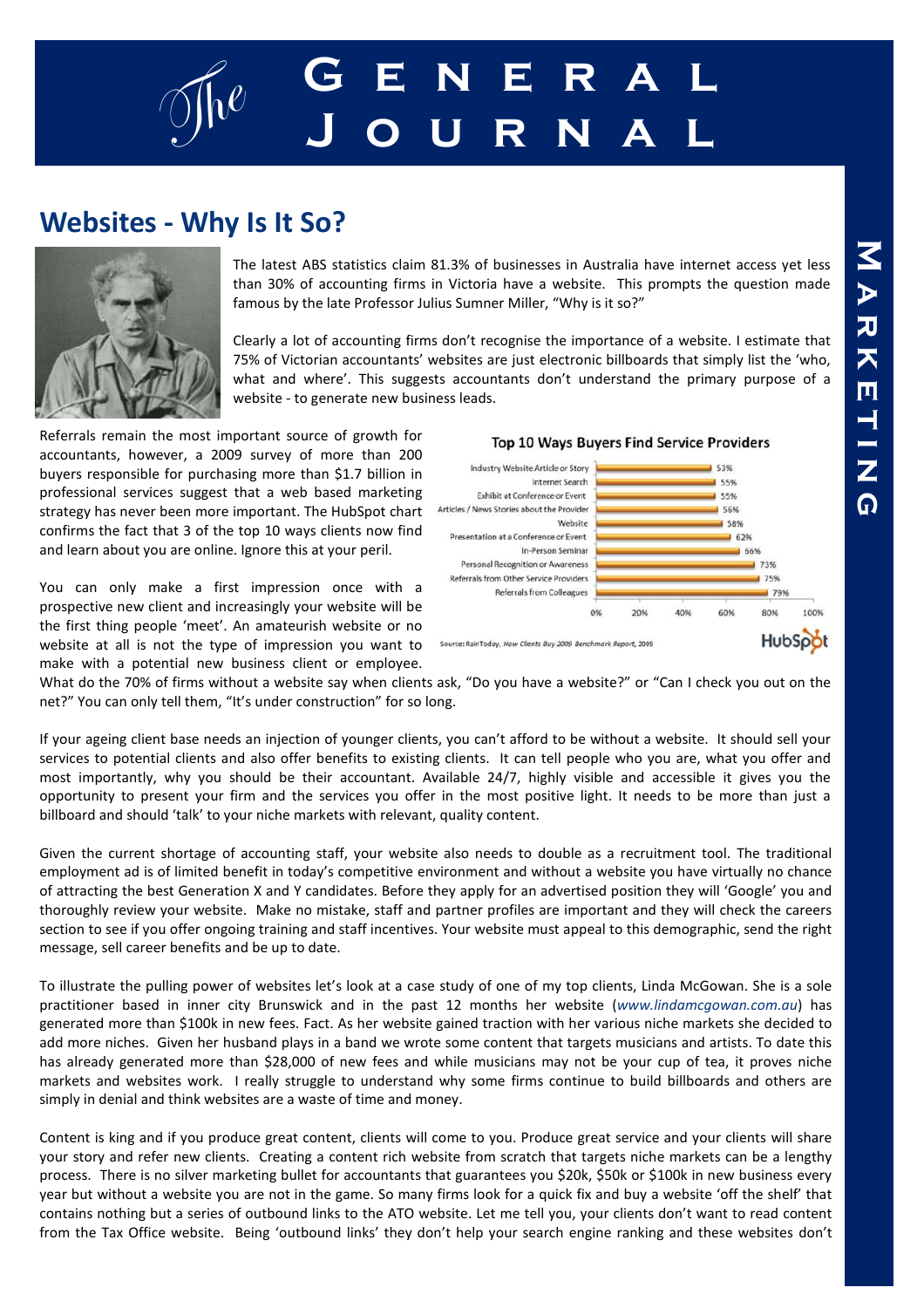# g $\int_{0}^{\infty}$  **G** E N E R A L **J o u r n a l**

### **Websites - Why Is It So? (continued)**

attract prospects. You end up looking just like the other hundred firms using the same template when your website strategy should be to differentiate yourself in a crowded market.

To be blunt, if your current website isn't driving new business then it's time for a new website. Rome wasn't built in a day and your website will always be a work in progress but as it generates more new business you can invest in some additional features. For example, Linda has bolted on a client log in area and she recently added some of our downloadable e-booklets and e-brochures to her site. She is now exploring some new technology around her niche markets and is looking at adding a blog and some social media links in the near future.

Of course, once your website does its job and generates leads and enquiries from prospects you need to 'convert' them to clients. I spend a lot of time coaching accountants through this process but that is a topic for another day. The point is, building a great website is not enough. You also need to look at some search engine optimisation (SEO) to make sure you get found by the search engines. If you Google 'musician accountant' or 'accountant musicians' you'll find Linda's website is at the top of the rankings. SEO is a strange science but your first task is to identify your niche areas and develop quality content that embeds keywords and phrases. From there you can build inbound links from dozens of other websites (Hotfrog, True Local etc.) that will lift your search engine rankings.

A lot of practitioners are looking to buy fees as part of their growth strategy and I can assure you that vendors are checking buyer's online credentials. If they find a billboard (or no website) you certainly don't enhance your chances. Don't get me wrong, there is nothing wrong with buying fees but if you have no marketing plan or strategy all roads lead to nowhere. My advice for practitioners in buying mode is make sure you invest in your own practice before you invest in someone else's. We have helped dozens of firms in the past 6 months create a 15-20 page marketing plan that covers everything from branding, logo and slogan through to niche markets, websites, brochures and referral programs. All you need to do is pick up the phone.

The website we have produced in conjunction with the Cashflow Manager group incorporates content for niche markets including tradespeople, business start ups, clients buying an investment property and SMSF's. The website is exclusively available to Cashflow Manager 'Inner Circle' members and for only \$990 upfront and \$49.50 per month you can be live in a few days with a content rich website.

We are committed to helping you succeed and if you need any help with your marketing plan or website call us today.

### **Cashflow Manager & Mac Computers**

The Cashflow Manager group do not support its software on any hardware platform other than an IBM based PC running Windows XP, Vista or Windows 7. However, the current range of Mac's allow you to convert to the IBM based PC platform via two methods.

**Option 1** - All new Mac's come with the Boot Camp program pre-installed under the Utilities icon. Once set up, this allows the computer to be started using either the Mac's Leopard operating system or a different operating system such as Microsoft XP or Vista. To use the Boot Camp feature you first must install a licensed copy of XP or Vista on the Mac (as Microsoft operating systems do not come pre-installed on a Mac). This is a simple process and only needs to be done once. Once the XP or Vista operating system is installed you are given the option of using the computer in either Mac or Microsoft mode each time you start the computer.

The next step is to install the Cashflow Manager software, to do this simply start the computer in Microsoft mode and install via the standard Cashflow Manager installation instructions.

**Option 2 -** Using emulation software called '**Parallel**' which costs approximately AUD \$99 or "**Fusion"** (similar price). These programs can be placed in the program dock (similar to any other Mac program) and opened at any time while working within a Mac environment. The user can then toggle between the two platforms (Mac or Windows). We have not tested Cashflow Manager on this type of system and cannot guarantee any support if a compatibility issue arises or a failure occurs on the Macintosh and 'Virtual PC' system.

Please contact Cashflow Manager on 1300 887 868 if you or your clients have any queries in relation to running Cashflow Manager on a Mac.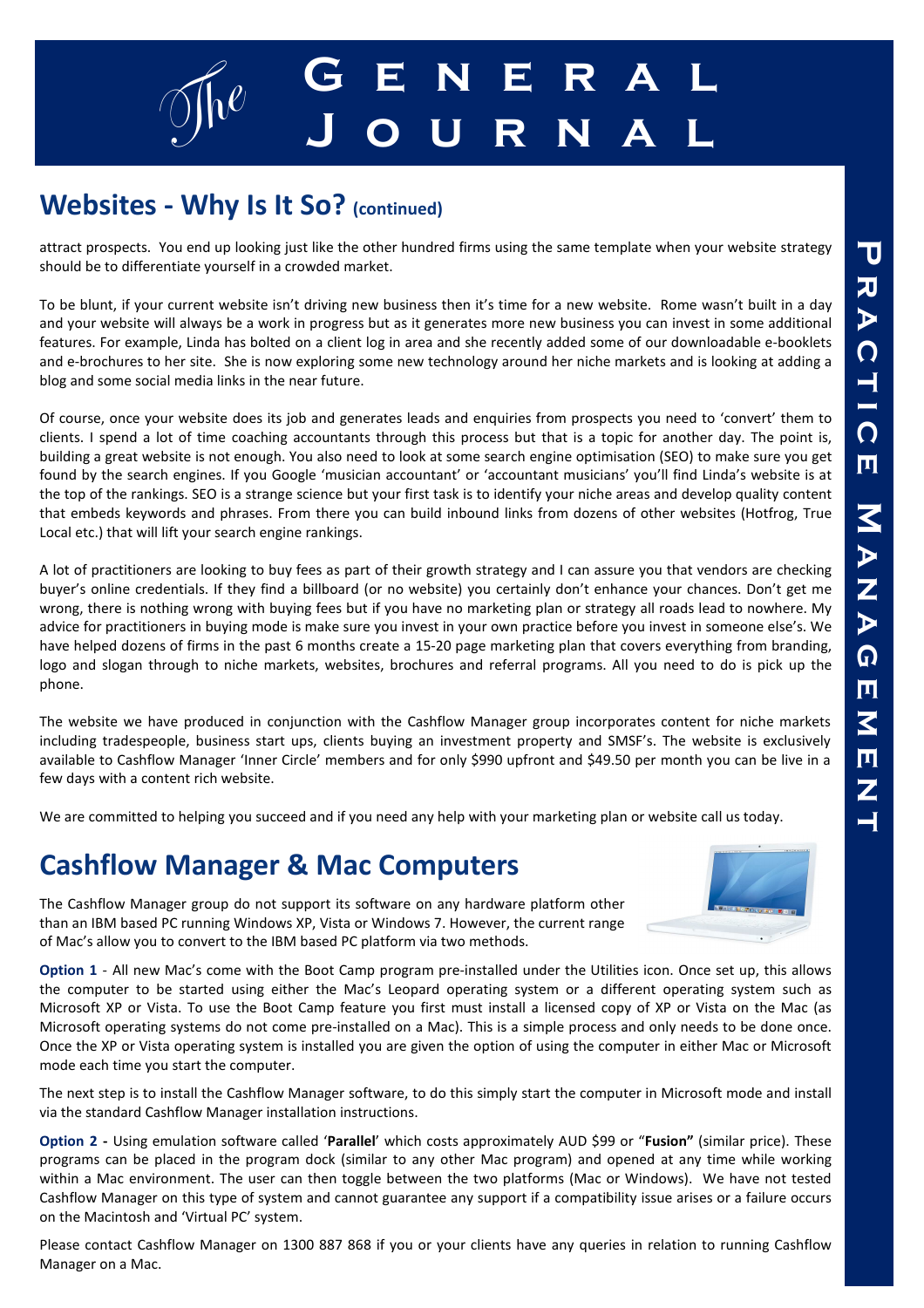

## **Practice Values - The 7 Key Factors**

Accountants often ask what their accounting or tax practice is worth but asking that question is a bit like asking, "What is my house worth". For practices with less than \$1M in gross fees we have some basic guidelines but each practice, like a house, has some distinguishing features that may cause the price to vary. Let's look at seven key factors that influence values.

#### **1. Future Maintainable Recurring Revenue**

When you sell your practice you are primarily selling your client database and the expectation that those clients will return at least annually. Where there is a perception that the level of recurring revenue may fall, the sale price is affected. Future maintainable fees is the number one most important valuation variable for smaller firms.

#### **2. Profitability**

Generally, a more profitable practice will sell for more than a less profitable one. Firms with higher charge out rates and workflow efficiencies are more attractive to buyers because that usually translates into a better bottom line. Given two practices with identical gross revenues, the one with the higher profitability will attract more interest from buyers.

#### **3. Size**

The size of a practice is important because it impacts on the number of potential buyers. The market is littered with buyers willing and able to buy a practice with \$300,000 in fees as opposed to a firm with \$800,000 in fees. Prices are determined by supply and demand and a larger pool of potential buyers usually means a more competitive market.

#### **4. Location**

Location is a key valuation variable because it will also impact on the number of potential buyers. A firm in an inner city area will attract more interest than a practice in the outer suburbs who in turn will generally attract more interest than one located in a country town. The location within a city is also important. For example, an inner city or bayside practice would currently attract massive interest while a practice in the northern suburbs would only attract a small number of buyers. This is obviously cyclical and demand in some country areas outstrips supply while other towns have no registered buyers.

#### **5. Dissection of Fees**

The breakdown of fees between individuals, businesses, SMSF, audits and consulting is another factor. The biggest distinction is with I returns that generally are only worth 50 to 60 cents in the dollar. The proposed introduction of standard tax deduction amounts for individuals could further complicate valuations. Buyers generally want practices full of business clients and can potentially pay in excess of dollar for dollar for that ideal type of practice.

#### **6. Terms**

It is too simple to value a practice without knowing the sale terms on offer. On the surface the following three offers for a \$400k practice may appear to represent the same value, however, they are certainly not equal! Because of the wide variety of terms used, vendors who are flexible can often appeal to a wider market.

- One buyer offers \$400,000 cash at settlement
- A second offers a fixed price of \$400,000 with a \$100,000 deposit and the balance (with interest) over the next 3 years
- A third buyer agrees to pay \$400,000 with a 20% deposit and 20% of fees collected each year for the next 4 years

#### **7. Negative Factors**

There are a number of issues that can have a negative impact on price. For example, anything that can affect the buyer's perception of how many clients will eventually be retained. Buyers want to see an upward trend in gross fees and the first sign of decline serves as a warning that can trigger a much higher retention amount. Common problems include poor work

*The greatest compliment we receive from our network of 2,000 Victorian and Albury based Accountants is the referral of their colleagues.* 

*Thank you for your trust and confidence.*